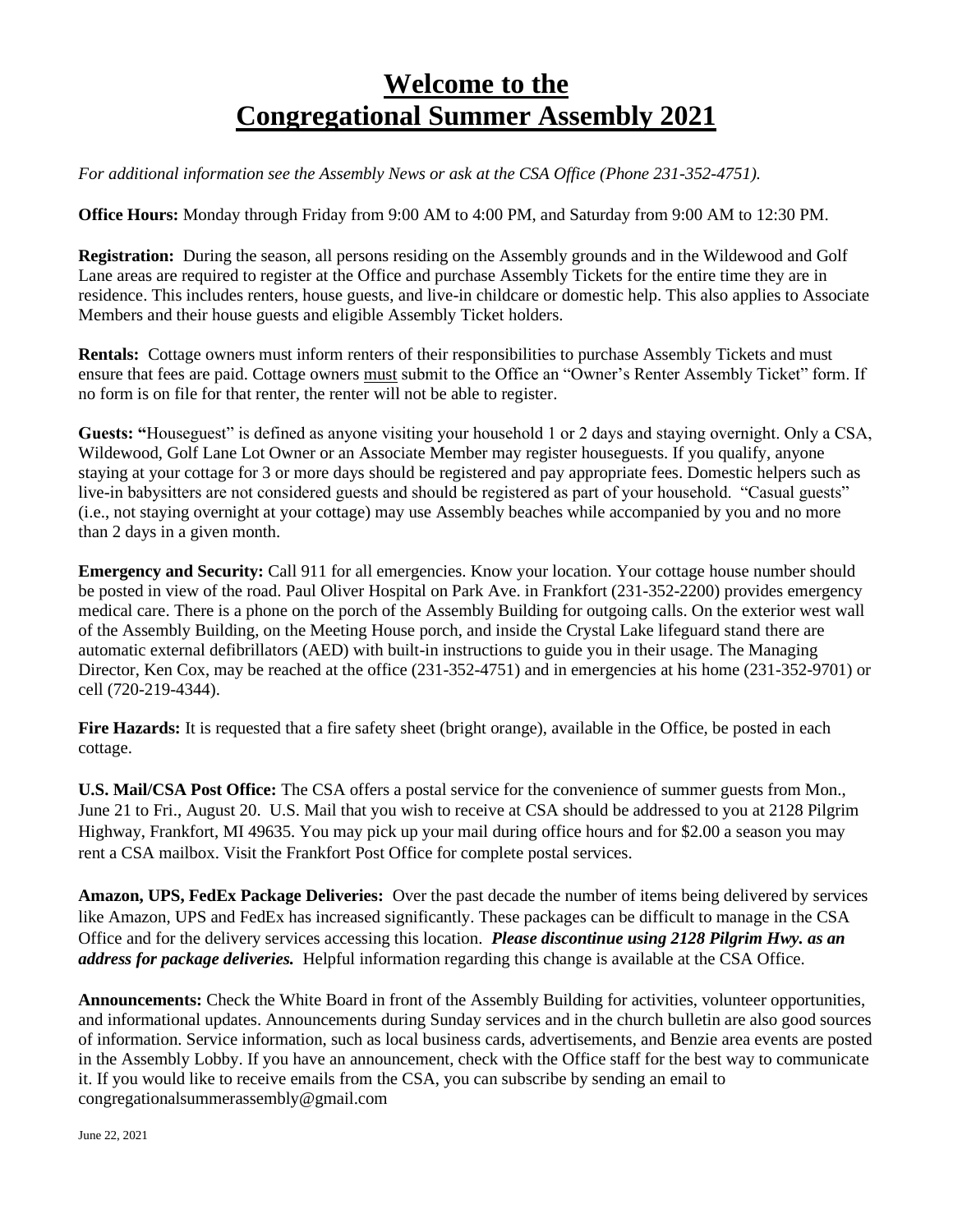**Trash Pick-up and Recycling:** Republic Services is the local company to pick up garbage. Cottage owners may arrange for "can" pickup. However, most prefer to use prepay colored trash bags, for sale at the Assembly Office and at area grocery stores for \$3.50 per bag. Pick-up days on CSA roads, as well as on M-22 and South Shore, are Tuesdays and Fridays. Your bagged trash should be put near the road in the early morning and because of animal nuisances do not put bags out prior to the day of pick-up. Residents are responsible for their own clean-up should accidents/animal problems occur. Questions about services should be directed to Republic Services at 1-800-968- 4143. You may take recycling and garlic mustard to designated dumpsters located in Frankfort.

**Pets:** *Pets are NOT allowed on Crystal Beach at any time during or outside of the season*. In all other areas, pets must be on a leash. Please use common courtesy in terms of pet noise and waste disposal.

**Cars and Traffic:** Remember that speed limits are posted at 10 and 15 miles per hour on grounds and not much higher on South Shore**. Pedestrians have right of way. Please exercise extra caution along M-22 and its crosswalk by the Assembly Building**. Parking is limited and residents are urged to walk/bike to nearby destinations.

**Beach and Boats:** Only those who purchase an Assembly Ticket and display a current car sticker may be on or parked at the beaches. (\*see exceptions described under "Guests".) Remember that lifeguards are only on duty when the Red Cross flag is flying. Register your watercraft with the office and display your stickers in a prominent position on the boat. Check with either office or waterfront staff regarding proper storage of boats.

**Quiet Hours, Alcohol and Fireworks: No alcohol and no fireworks are allowed on CSA Common Property**. This includes both the Crystal and Michigan beaches. Quiet hours are from 11 PM to 8 AM. Residents who are bothered by persons engaged in any prohibited activities are urged to contact the authorities (see "Emergency and Security" above).

Youth: With a full schedule of sports, Arts & Crafts classes, swimming lessons, and an abundance of other activities, we urge kids to sign up and enjoy all there is to do. Parents of our youth are encouraged to volunteer as drivers and chaperones. Activities for Middle School and High School students are posted on the Youth Board.

**Education Fund and Scholarship Awards:** Applications for CSA Sponsored educational scholarships are available in the Office and the CSA website (summerassembly.org). The application deadline each year is June 1.

Those wishing to contribute to the scholarship fund may do so by picking up information located in the Assembly Lobby or by mailing contributions in care of, Beth French, PO Box 1776, Frankfort, MI 49635.

**Religious Services, Instruction and Education:** We welcome persons of all denominations to worship together at the Meeting House on Sundays at 11 am, June 20 to August 22. Guest ministers lead each church service. See purple handout sheet for details on Gibson Series Lectures, Sunday Evening Discussions and Adult Bible Studies.

**Archives:** Beginning July 7, the CSA Archives at Pilgrim Place are open every Wednesday from 10 AM-12 noon, or by appointment with the Archivist.

**Volunteerism:** *Our community welcomes your volunteerism. It is the secret of our success!* If you are interested in lending a hand, we are happy to share with you the various opportunities available. Areas include Sunday services, Women's Association projects, committee work, office tasks, youth activities, buildings and grounds maintenance, etc.